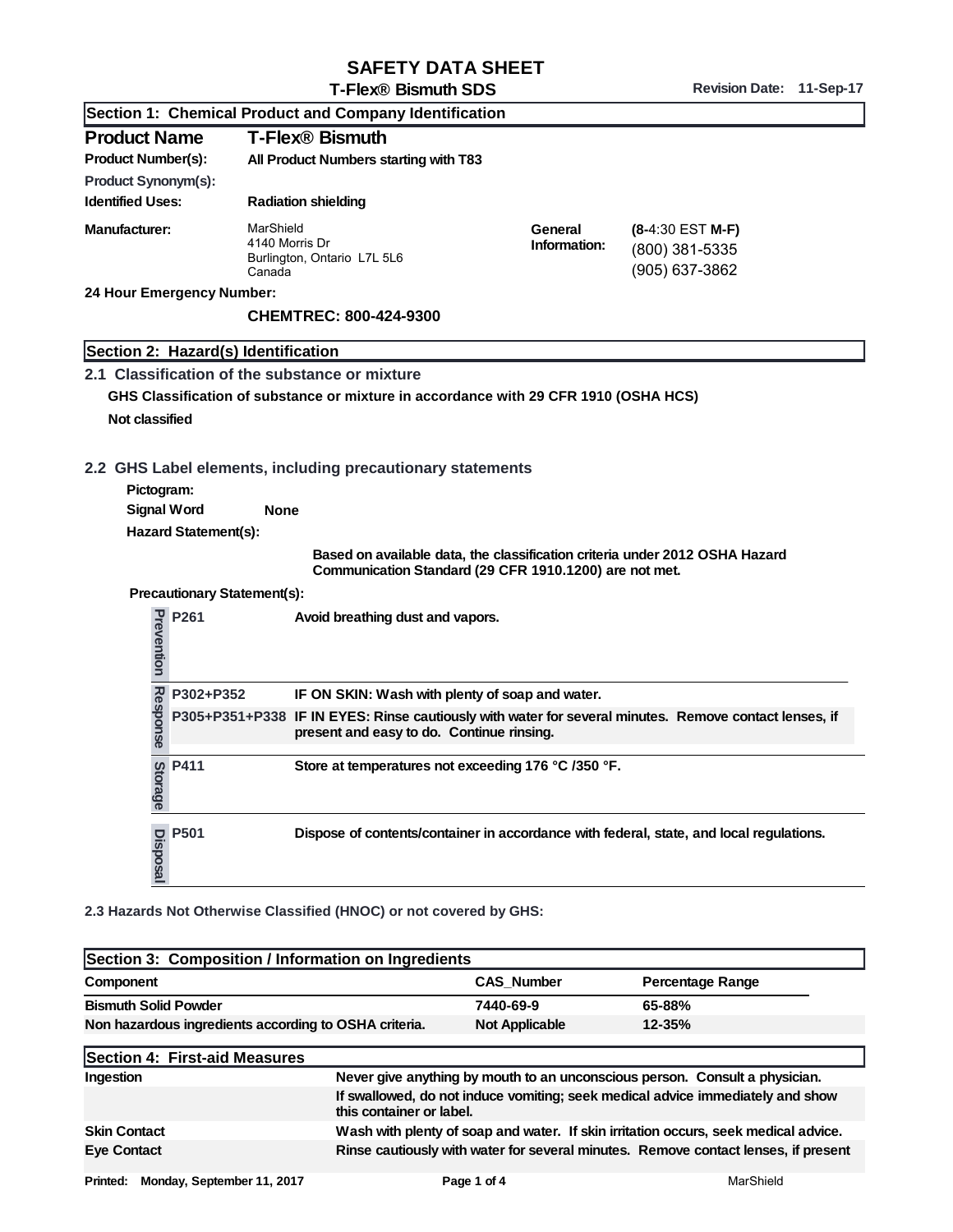|                                                                               |       | T-Flex <sup>®</sup> Bismuth SDS                                                                                                                                                                                                                                        |  | Revision Date: 11-Sep-17 |  |
|-------------------------------------------------------------------------------|-------|------------------------------------------------------------------------------------------------------------------------------------------------------------------------------------------------------------------------------------------------------------------------|--|--------------------------|--|
|                                                                               |       | and easy to do. Continue rinsing. If eye irritation persists, get medical attention.                                                                                                                                                                                   |  |                          |  |
| Inhalation                                                                    |       | Remove to fresh air. If breathing is labored, administer oxygen. If not breathing,<br>give artificial respiration. Seek medical attention.                                                                                                                             |  |                          |  |
| Most important symptoms and effects,<br>both acute and delayed                |       | The most important known symptoms and effects are described in the labelling (see<br>section 2) and/or in section 11. Further important symptoms and effects are so far<br>not known.                                                                                  |  |                          |  |
| Indication of any immediate medical<br>attention and special treatment needed |       | No further relevant information available                                                                                                                                                                                                                              |  |                          |  |
| Section 5: Firefighting Measures                                              |       |                                                                                                                                                                                                                                                                        |  |                          |  |
| <b>Extinguishing Media</b>                                                    |       | Foam, CO2, Dry Chemical, Water Spray                                                                                                                                                                                                                                   |  |                          |  |
| <b>Protective Equipment</b>                                                   |       | Wear positive pressure self-contained breathing apparatus and full personal<br>protective equipment.                                                                                                                                                                   |  |                          |  |
| Section 6: Accidental Release Measures                                        |       |                                                                                                                                                                                                                                                                        |  |                          |  |
| Personal precautions                                                          |       | Avoid creating and breathing dust. See section 8.                                                                                                                                                                                                                      |  |                          |  |
|                                                                               |       | Use proper personal protect equipment (specified in section 8)                                                                                                                                                                                                         |  |                          |  |
|                                                                               |       | Methods and materials for containment Pick up and arrange disposal without creating dust. Sweep up and shovel. Do not                                                                                                                                                  |  |                          |  |
| and clean-up                                                                  |       | flush with water. Keep in suitable, closed containers for disposal.                                                                                                                                                                                                    |  |                          |  |
| Reference to other sections                                                   |       | For disposal see section 13.                                                                                                                                                                                                                                           |  |                          |  |
| Section 7: Handling and Storage                                               |       |                                                                                                                                                                                                                                                                        |  |                          |  |
| Conditions for safe handling                                                  |       | Avoid formation of dust and aerosols.                                                                                                                                                                                                                                  |  |                          |  |
|                                                                               |       | Use mechanical exhaust if dust is formed.                                                                                                                                                                                                                              |  |                          |  |
|                                                                               |       | Do not heat above 176°C / 350°F during continuous use.                                                                                                                                                                                                                 |  |                          |  |
| Specific End Use(s)                                                           |       | Apart from the uses mentioned in section 1 no other specific uses are stipulated.                                                                                                                                                                                      |  |                          |  |
| Section 8: Exposure Controls / Personal Protection                            |       |                                                                                                                                                                                                                                                                        |  |                          |  |
| <b>Control Parameters</b>                                                     |       | Contains no substances with occupational exposure limit values.                                                                                                                                                                                                        |  |                          |  |
| <b>Skin Protection</b>                                                        |       | Wash hands thoroughly after handling.                                                                                                                                                                                                                                  |  |                          |  |
|                                                                               |       | Wear impervious gloves and clean body-covering clothing.                                                                                                                                                                                                               |  |                          |  |
| Respiratory protection                                                        |       | Respiratory protection is not normally required when using this product with<br>adequate ventilation. Should a respirator be needed, follow OSHA respirator<br>regulations 29 CFR 1910.134 or European Standards EN 141, 143, and 371. Use<br>organic vapor cartridge. |  |                          |  |
|                                                                               |       | Do not breathe dust.                                                                                                                                                                                                                                                   |  |                          |  |
| Section 9: Physical Properties                                                |       |                                                                                                                                                                                                                                                                        |  |                          |  |
| Information on basic physical and chemical properties                         |       |                                                                                                                                                                                                                                                                        |  |                          |  |
| Appearance:                                                                   | Solid | <b>Explosion Limits</b>                                                                                                                                                                                                                                                |  | <b>Not Established</b>   |  |
|                                                                               | Grav  | (Upper/Lower):                                                                                                                                                                                                                                                         |  |                          |  |

| Appearance:                          | Solid<br>Gray                                        | <b>Explosion Limits</b><br>(Upper/Lower):                  | Not Established               |  |
|--------------------------------------|------------------------------------------------------|------------------------------------------------------------|-------------------------------|--|
| Odor:                                | None                                                 | Flash Point:                                               | > 300 °F                      |  |
| Odor Threshold:                      | Not established                                      | Flammability:                                              | flash point at or above 200°F |  |
| pH:                                  | Not applicable (non-aqueous)                         | <b>Autolgnition Temperature:</b>                           | Not established               |  |
| <b>Melting Point:</b>                | Not Established                                      | Decomposition                                              | Not established               |  |
| Boiling Point:                       | Not Established                                      | Temperature                                                |                               |  |
| <b>Relative Density:</b>             | $0.1 - 0.2$ lb/in <sup>3</sup>                       | VaporPressure:                                             | Not established               |  |
| Solubility:                          | Insoluble                                            | VaporDensity:                                              | >1                            |  |
| <b>Partition Coefficient:</b>        | Not established                                      | Evaporation Rate:                                          | Not Established               |  |
| Viscosity:                           | Not applicable                                       |                                                            |                               |  |
| Section 10: Stability and Reactivity |                                                      |                                                            |                               |  |
| Reactivity                           |                                                      | No hazardous reactions if stored and handled as indicated. |                               |  |
| <b>Chemical Stability</b>            | Stable under normal handling and storage conditions. |                                                            |                               |  |
| Hazardous reactions                  | Hazardous polymerization does not occur              |                                                            |                               |  |
| Conditions to Avoid                  | No relevant information available.                   |                                                            |                               |  |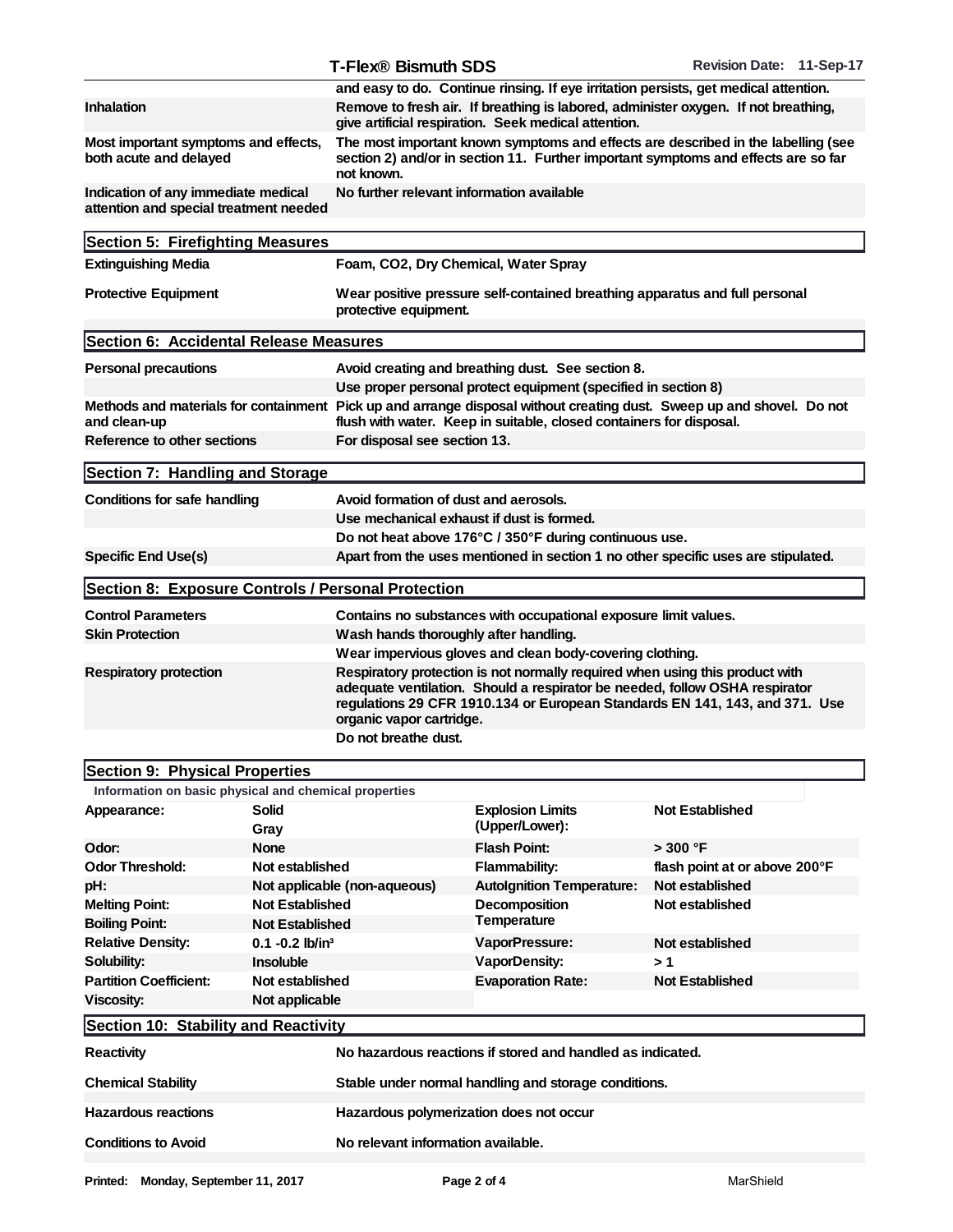Special Hazards

Possible combustion products include carbon dioxide and carbon monoxide, as well as unidentified compounds.

|  |  | Section 11: Toxicology Information |  |
|--|--|------------------------------------|--|
|--|--|------------------------------------|--|

| <b>Acute Toxicity</b>               |                                                                                                                                                                         |
|-------------------------------------|-------------------------------------------------------------------------------------------------------------------------------------------------------------------------|
| <b>Oral Effects</b>                 | Ingestion/Oral-Rat LD50 > 2000 mg/kg                                                                                                                                    |
|                                     | (Immediate) Metallic taste. May cause stomach pain or vomiting.                                                                                                         |
| <b>Inhalation Effects</b>           | No data available for acute inhalation effects of this product.                                                                                                         |
| <b>Dermal Effects</b>               | No data available for acute dermal effects. Skin absorption is unlikely.<br>Exposure to dust may cause irritation. May cause coughing and difficulty breathing.         |
| Skin corrosion/irritation           |                                                                                                                                                                         |
| Serious eye damage/irritation       | Bismuth 99%: Skin-Human: 85.2% 15 minute(s) - Essentially non irritating.                                                                                               |
|                                     | No data available regarding serious eye damage/irritation.                                                                                                              |
| Respiratory or skin sensitization   |                                                                                                                                                                         |
| Germ Cell Mutagenicity              | No data available regarding respiratory or skin sensitization effects of this product.                                                                                  |
|                                     | No data available regarding mutagenic effects of this product.                                                                                                          |
| Carcinogenicity                     |                                                                                                                                                                         |
| <b>Reproductive Toxicity</b>        | No relevant data found.                                                                                                                                                 |
|                                     | No relevant data found.                                                                                                                                                 |
| Specific Target Organ Toxicity      |                                                                                                                                                                         |
| Single Exposure                     | No data available regarding specific target organ toxicity single exposure for powder.                                                                                  |
| Repeated Exposure                   | No data available regarding specific target organ toxicity repeated exposure.                                                                                           |
| <b>Aspiration Hazard</b>            |                                                                                                                                                                         |
|                                     | No data available regarding aspiration hazards associated with this product.                                                                                            |
| Section 12: Ecological Information  |                                                                                                                                                                         |
| <b>Aquatic Toxicity</b>             | No data are available on the adverse effects of this material on the environment.                                                                                       |
| Persistance and degradability       | No data are available for persistance and degradability.                                                                                                                |
| Bioaccumulative potential           | No data are available for bioaccumulative potential.                                                                                                                    |
| Mobility in Soil                    | No data are available for mobility in soil.                                                                                                                             |
| Other                               | Not known to have any adverse effect on the aquatic environment. It is insoluble<br>and non-toxic.                                                                      |
| Section 13: Disposal Considerations |                                                                                                                                                                         |
| General                             | Material may be sold for reclaim if no other contamination exists.                                                                                                      |
|                                     | Avoid disposal to sewers and local waterways.                                                                                                                           |
|                                     | Dispose of contents/container in accordance with federal, state, and local<br>regulations.                                                                              |
| Used:                               | For material contaminated with hazardous materials, dispose of mixture as<br>hazardous material according to local, state, and federal regulations.                     |
| Section 14: Transport Information   |                                                                                                                                                                         |
| Air Transport:                      | Dependent upon qty and packaging. Consult manufacturer for guidance.                                                                                                    |
| Ground Transport:                   | Not D.O.T. Hazardous                                                                                                                                                    |
| Water Transport:                    | Not Hazardous per IMDG 2012.                                                                                                                                            |
|                                     |                                                                                                                                                                         |
| Section 15: Regulatory Information  |                                                                                                                                                                         |
| <b>US Federal Regulations</b>       | Toxic Substances Control Act (TSCA): All components of this product are on the<br>TSCA Inventory or are exempt from TSCA Inventory requirements under 40 CFR<br>720.30. |

Section 16: Other Information